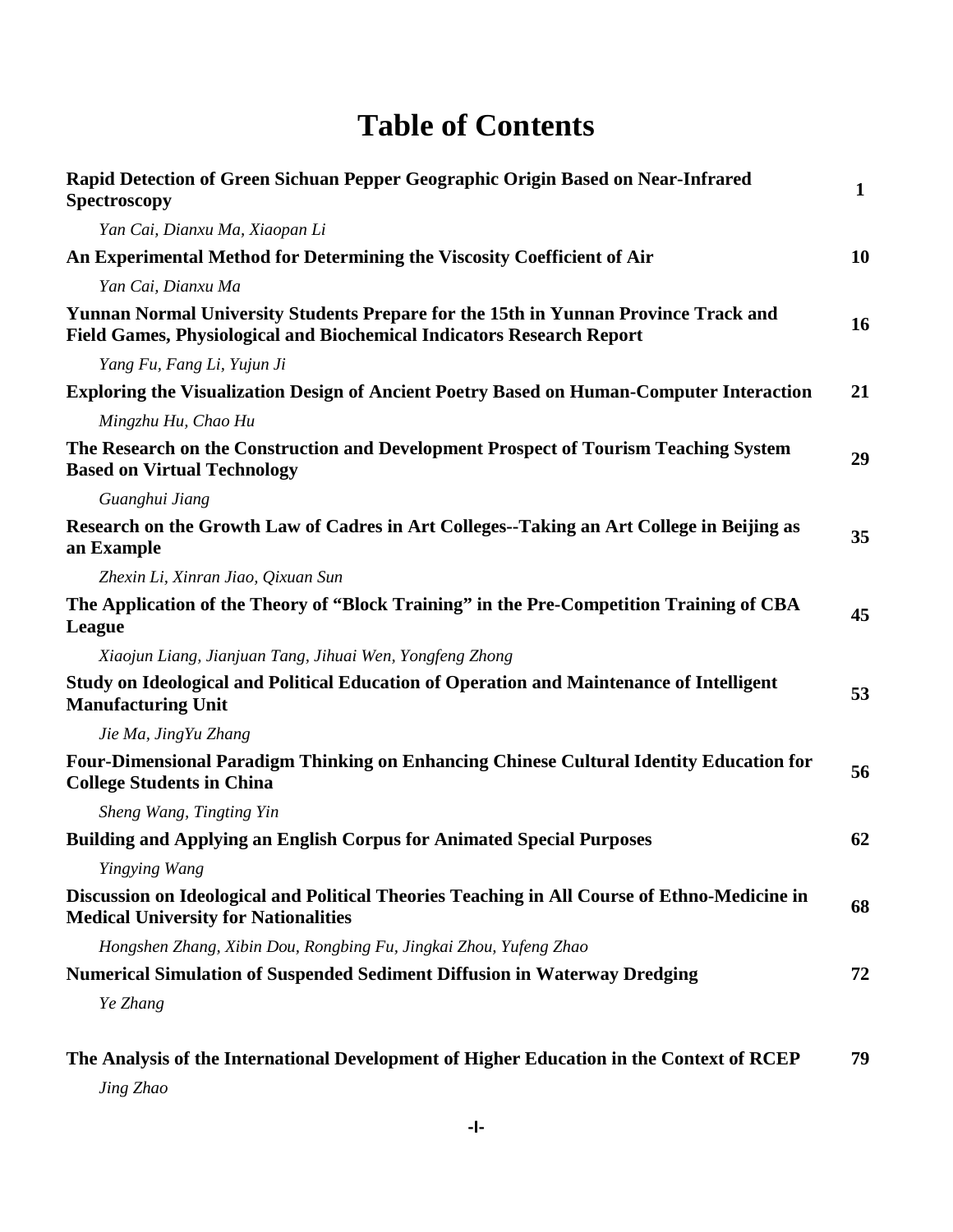| Discussion on the Determination Method of Permeability Coefficient in Construction                                                              | 85         |
|-------------------------------------------------------------------------------------------------------------------------------------------------|------------|
| Guogiang Zhou, Jie Wu                                                                                                                           |            |
| A Study of Interactive Installations in Museums                                                                                                 | 90         |
| Mengyu Zou                                                                                                                                      |            |
| Teaching Guided by Project Development Based on Idea of "Learning by Doing"                                                                     | 96         |
| Ji Wang, Zhen Tan and Qian Jiang                                                                                                                |            |
| Using the Physical Optical Law to Construct the Physical Picture to Solve the Dynamics<br><b>Problem Skillfully</b>                             | <b>101</b> |
| Xue Wang, Yu Zhang, Xizhi Wang                                                                                                                  |            |
| Aesthetic Discussion on Virtual and Real Scenes in Drama Stage Art Design                                                                       | 105        |
| Wenfeng Li                                                                                                                                      |            |
| <b>Construction of Environmental Jurisprudence Based on Interpersonal Isomorphism</b>                                                           | 109        |
| Yuntang Wang                                                                                                                                    |            |
| <b>Research on the Influencing Factors of University Patent Renewal Decisions</b>                                                               | 114        |
| Wenchang Li, ZhenYa Wang and Meng ZHAO                                                                                                          |            |
| Research on the Influencing Factors of College Students' Satisfaction in China--Qualitative<br><b>Analysis of Nvivo Based on 48 Literatures</b> | 121        |
| Qiongying Gu, Jin Wang                                                                                                                          |            |
| Research on Autonomous Learning Mode of Ideological and Political Course in Higher<br><b>Vocational Colleges Based on Network Environment</b>   | 127        |
| Xiaobing Song                                                                                                                                   |            |
| Problems and Countermeasures of Higher Vocational Ideological and Political Education in<br>the Micro Era                                       | 131        |
| Yan ZONG                                                                                                                                        |            |
| On the Diversified Teaching Methods of Taekwondo in Higher Vocational Colleges                                                                  | 135        |
| Mei CHEN, Jie HE                                                                                                                                |            |
| On the Application of Scaffolding Teaching in English Reading Teaching in Higher<br><b>Vocational Colleges</b>                                  | 139        |
| Ling MEI                                                                                                                                        |            |
| <b>Analysis of Sorting Problem Based on Computer Programming</b>                                                                                | 142        |
| Wenxia Wan                                                                                                                                      |            |
| Innovation of Talent Training Mode of Art Design Specialty Based on Digital Technology                                                          | 146        |
| Xiaofei Wang                                                                                                                                    |            |
| Analysis on the Path of College Students' Psychological Fitness Education under the<br><b>Background of Modern Media</b>                        | 151        |
| Meng ZHOU                                                                                                                                       |            |
| <b>Employment Situation of China's University Students under the COVID-19 Situation</b>                                                         | 157        |